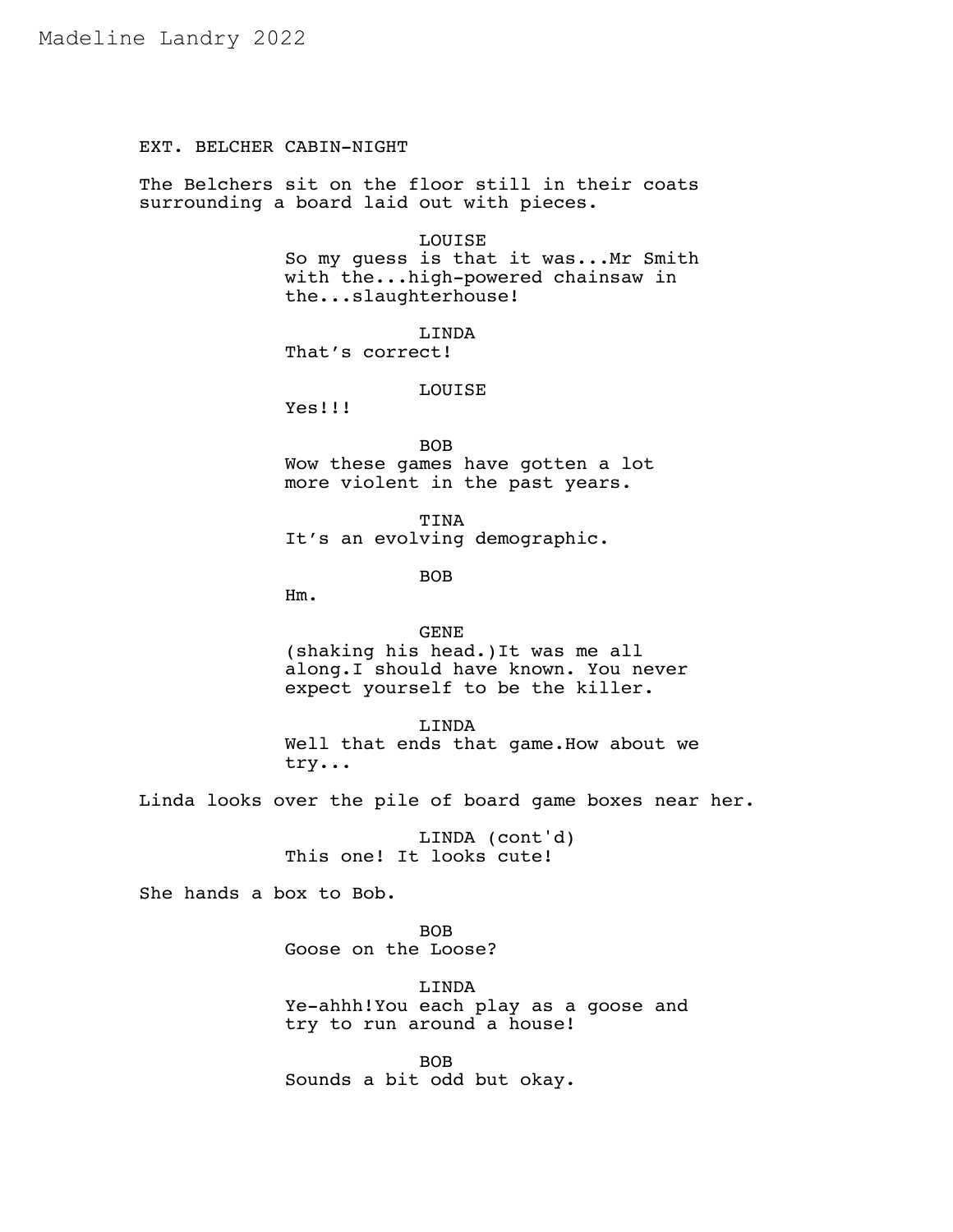Bob begins to take the top off the box, taking out the pieces and laying out the board.

> LOUISE I call the purple goose!

Tina picks up a small plastic pink goose figurine.

TINA

My goose's name is Samantha. She's a no-nonsense kind of goose who's inbetween jobs but trying her hardest.

LINDA I like that! A goose with a backstory.What a complex character.

GENE My goose is called Cheese! He likes cheese!

Bob picks up the instructions and begins to look them over.

BOB (reading)"Welcome to goose on the loose, the quack-y game that takes you on your friends on a..."dear lord..."wild goose chase."

He looks down for a second, skimming the rest of the instructions briefly.

> BOB (cont'd) Yep. The rest of the instructions are based entirely on goose puns.

LINDA They include instructions? I thought they would want us to play it more "loosey-goosey?"

Linda laughs. Bob groans. He passes the instructions to Tina.

BOB

It seems simple enough. Here, I'll go first. I'll move my goose one square over, into the living room, and pick up one "me goose-ta" token. Ugh.

Bob moves his plastic goose lightly over the board.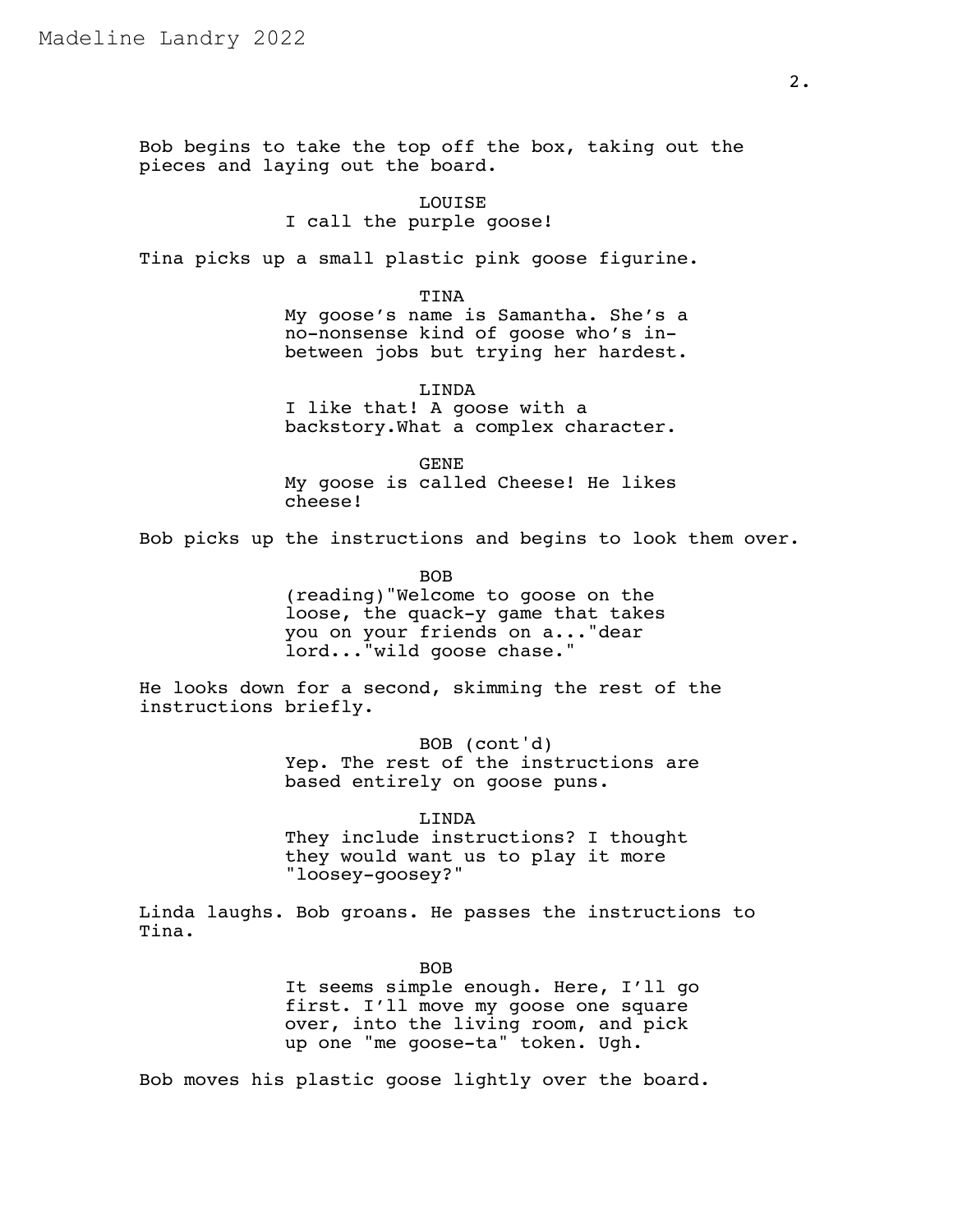## BOB (cont'd) Alright, Tina your turn.

Tina discards the instructions in between Gene and herself. She moves her plastic goose slightly.

#### TINA

Samantha moves into the stairway to admire and reminisce over her intricate display of photos of the many people who have come and gone in her ever-changing life.

Gene moves his piece across the board.

GENE

Well my goose moves into the kitchen to hunt down some cheese!

BOB

No Gene, you can only move one square at a time right now.

GENE Why? Can't I fly?

BOB That is..a..good..point,but-

LINDA

I'm moving my goose into the living room too! What's good for the gander is good for the goose! Ha!

BOB

That's actually-

LOUISE

My goose flies out the house and hovers over-head.

Louise takes her plastic goose off the board, stands up,and holds her goose high over the board.

BOB

Louise, what-

### LOUISE

(almost shouting) Attention all goose kind! Who are we that we have come to this? To merely wandering around houses one square at a time? (MORE)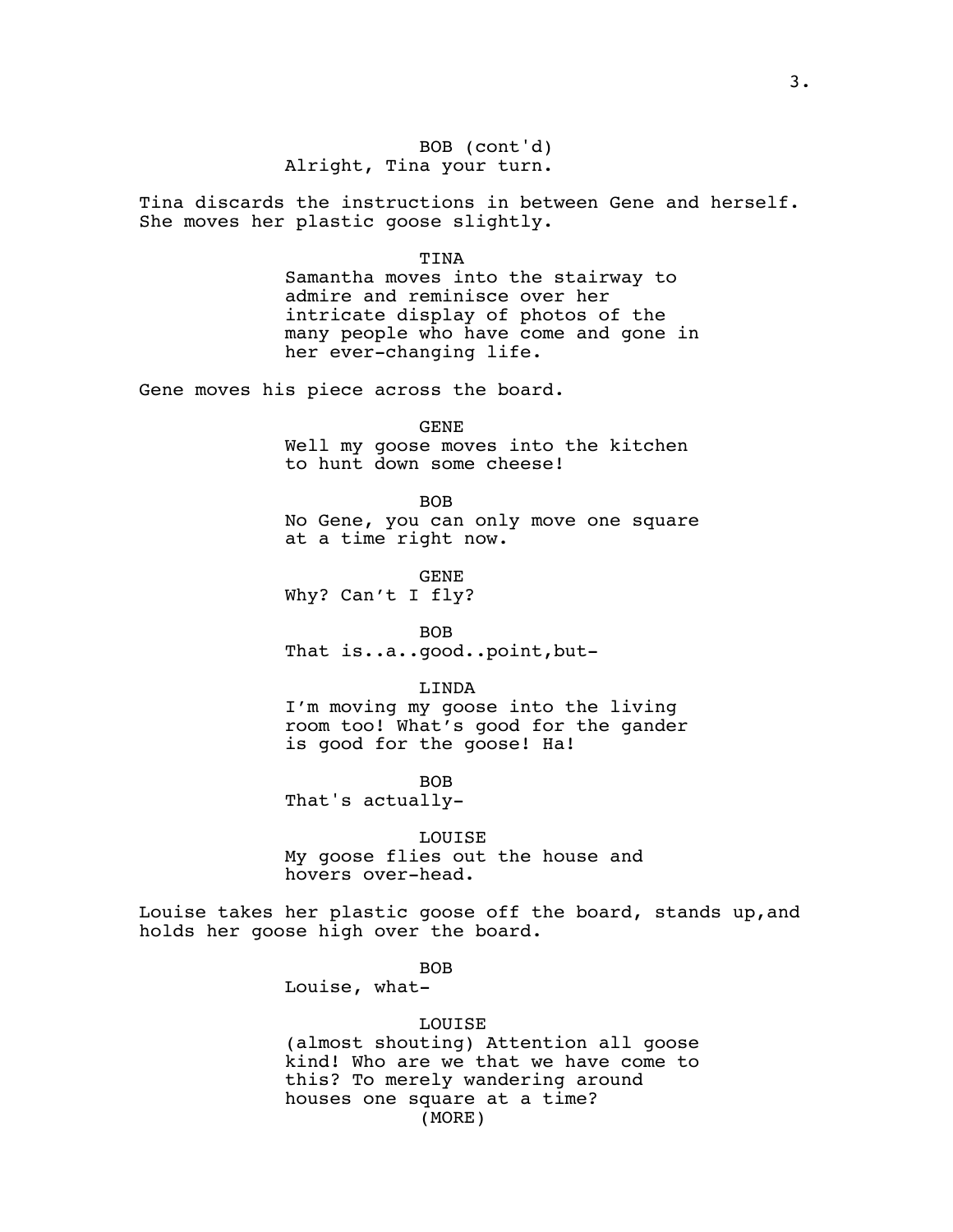## LOUISE (cont'd)

No! I look around and say to you my brethren, rise up! No longer will we be hit by planes, or peck meekly at crumbs, or have our feathers plucked out to be used for pillows! We are not mere birds,but predators! Together, we will unite to create a new world-order where we geese are the top of the food chain! If you are with me, harden your hearts! Gird your loins! And- (in a normal tone) meet me on the roof.

Louise sits back down quickly and places her goose on the edge of the board.

BOB

This is not how-

### TINA

Samantha has been looking for ways to reinvent herself, and so was greatly moved by your rousing speech. She wishes to join your cause in the name of all goose-kind.

Tina moves her piece to the edge of the board next to Louise's.

BOB

(groans)Tina!

GENE In our new world order there will be cheese for all! Woohoo!

Gene also moves his piece to the edge.

BOB

Gene-

LINDA Party on the roof! Bird uprising, alrighhhtt!

She moves her piece to the edge with the others.

BOB

LINDA!

LOUISE Are you with us Dad?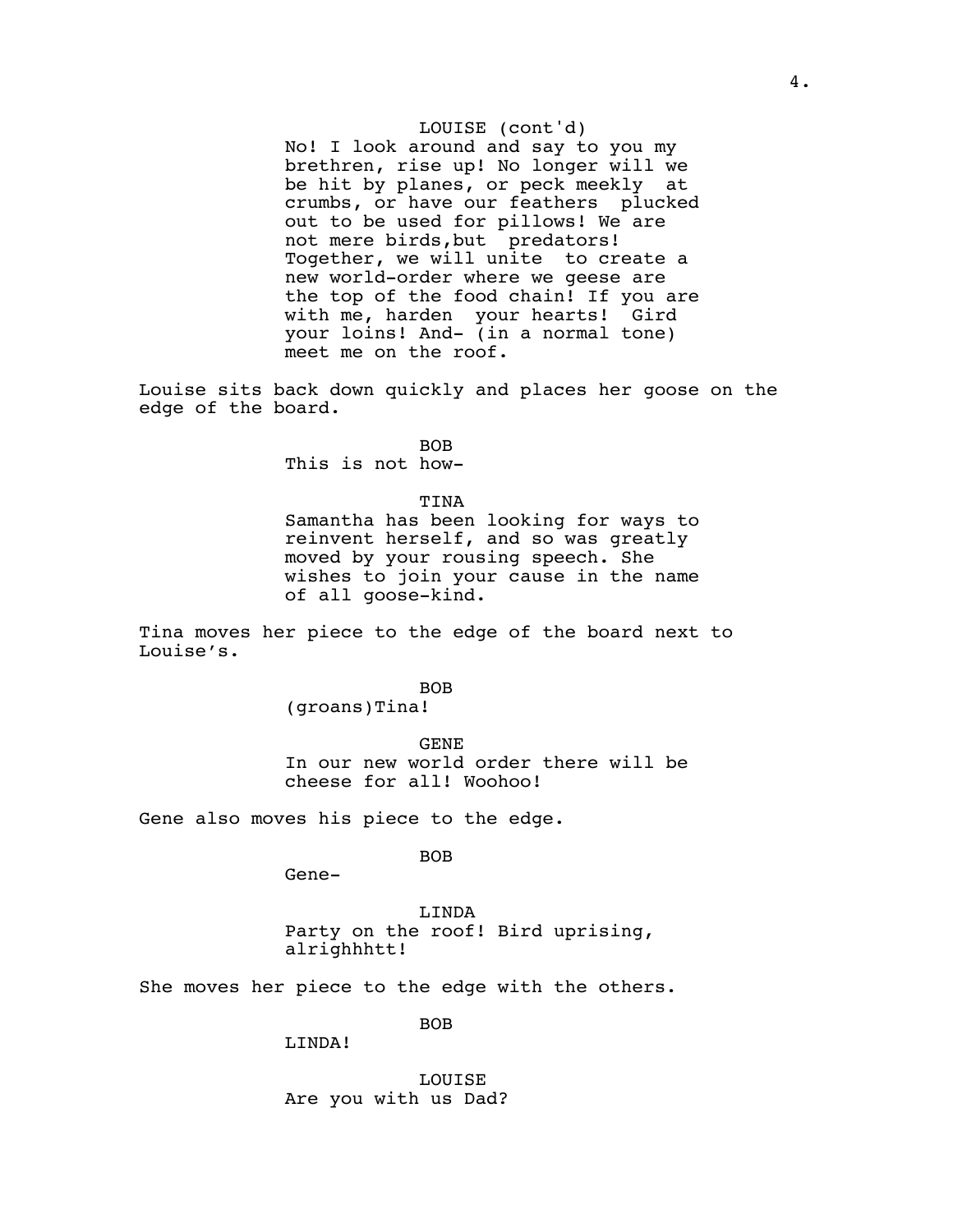BOB

No! I am the only one who is actually playing the game! None of this is allowed! Or even makes sense for that matter!

LOUISE Well if you aren't with us, you're against us! Samantha, sic him!

Tina makes a growling noise and moves her piece quickly to Bob's knocking his off the board.

BOB

What!?!

LOUISE VIVE LA RÉSISTANCE!

BOB You can't do that!

GENE

(chanting)Goose revolution! Goose revolution! Goose Revolution!

Louise and Tina join the chant as it increases in volume.

GENE,LOUISE,&TINA(IN UNISON) GOOSE REVOLUTION! GOOSE REVOLUTION! GOOSE REVOLUTION!

Bob stands up.

BOB

(yelling)That's it! I've had it! The entire game is based on puns, No one even seems to be trying to play it, and it's been over two hours and we are still without heat!

LINDA Bob, we're just playing it our own way. Don't let it ruffle your feathers.

Bob groans and puts his hand to his head before taking a deep breath.

> BOB I think I need some air. I'm going to walk down to the main lodge and see what's taking so long for the repair.